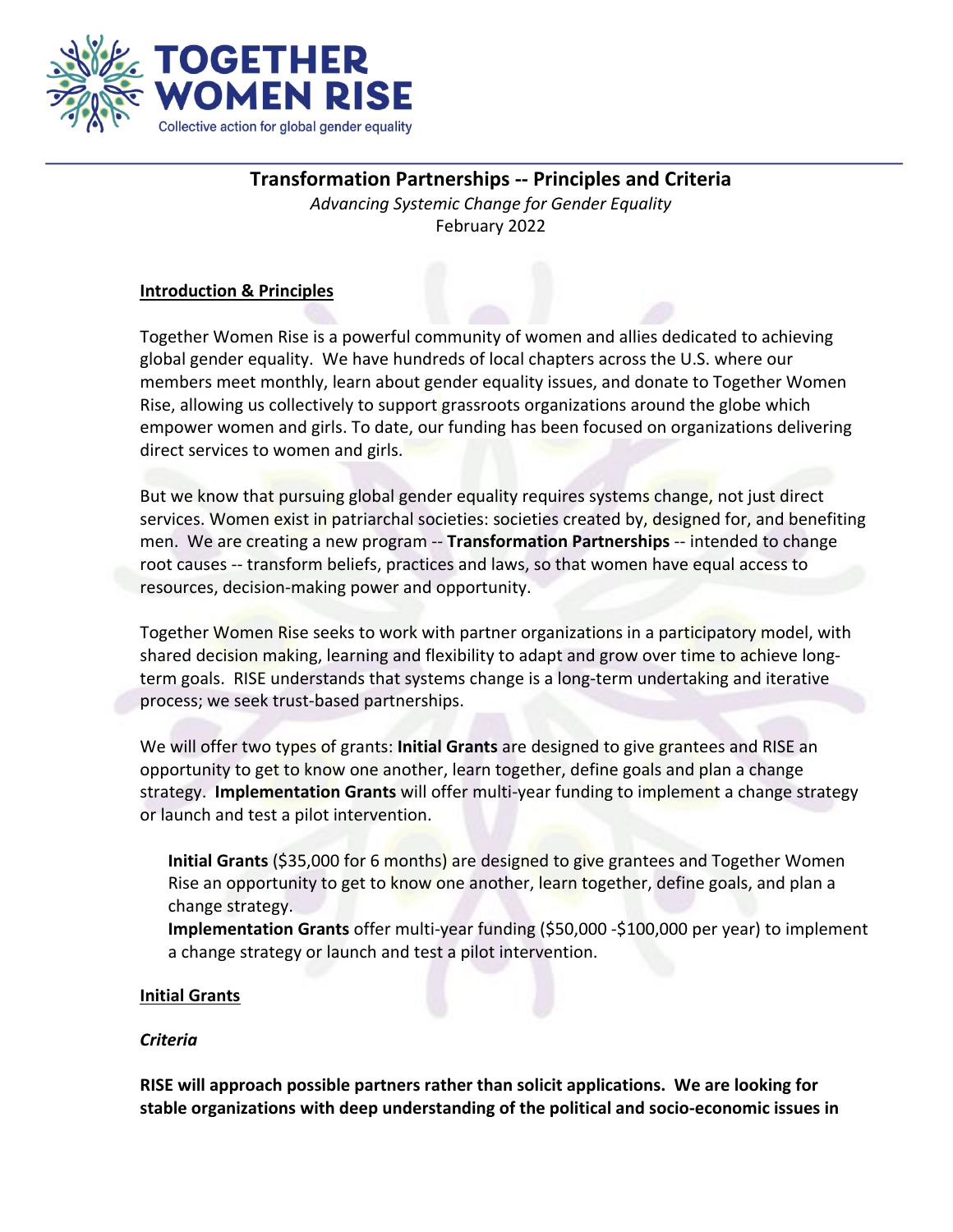# **OGETHER WOMEN RISE**

**the country in which they work. Organizations should have a track record or a deep interest in systems change work, and a willingness to work collaboratively with us. Grantees must also meet the criteria for Transformation Partnerships outlined below.**

### *Selection Process*

- RISE will approach potential partners to gauge interest.
- If the organization is interested, we will schedule an introductory meeting. It is critical that the right people from both sides attend to be able to productively advance the conversation. We ask that potential partners come to the meeting ready to talk about new systems change ideas – not fleshed out proposals or programs, but areas where they see a need and have institutional experience and knowledge.
- After both organizations confer internally, there will be a follow-up meeting to determine if there is a possible fit and continue the dialogue if appropriate.
- Based on these discussions, Rise will select organizations for initial grants.

### *Initial Phase*

The goal of the initial phase is to for the organizations to get to know one another and determine whether there is an opportunity for Rise to make an investment in systems change work.

Initial grants will be up to \$35,000 for up to six months. The amount and timeframe will be determined via discussion between the two organizations about the time and resources needed by the potential partner. Funds may be used for staff time, consultants, publications, research, travel and related activities. This may include:

- Develop, refine or advance a strategy or plan to address root causes of gender inequality
- Consult with private sector and government agencies to plan partnerships
- Develop and test a theory of change to achieve gender equality
- **Define deliverables and metrics associated with a strategy or plan**
- Develop a plan to grow organizational capacity needed to implement a plan

RISE is open to other uses for initial grant, and will be flexible about the best approach for the issue, history and circumstances.

### **Transformation Partnerships Criteria**

- Grantee must be a US 5.01(c)3 corporation or have a fiscal sponsor which is a US 5.01(c)3 corporation
- If using a fiscal sponsor, the relationship must be of at least twelve months' standing.
- Grantee must have experience of at least 3 years in the country in which they